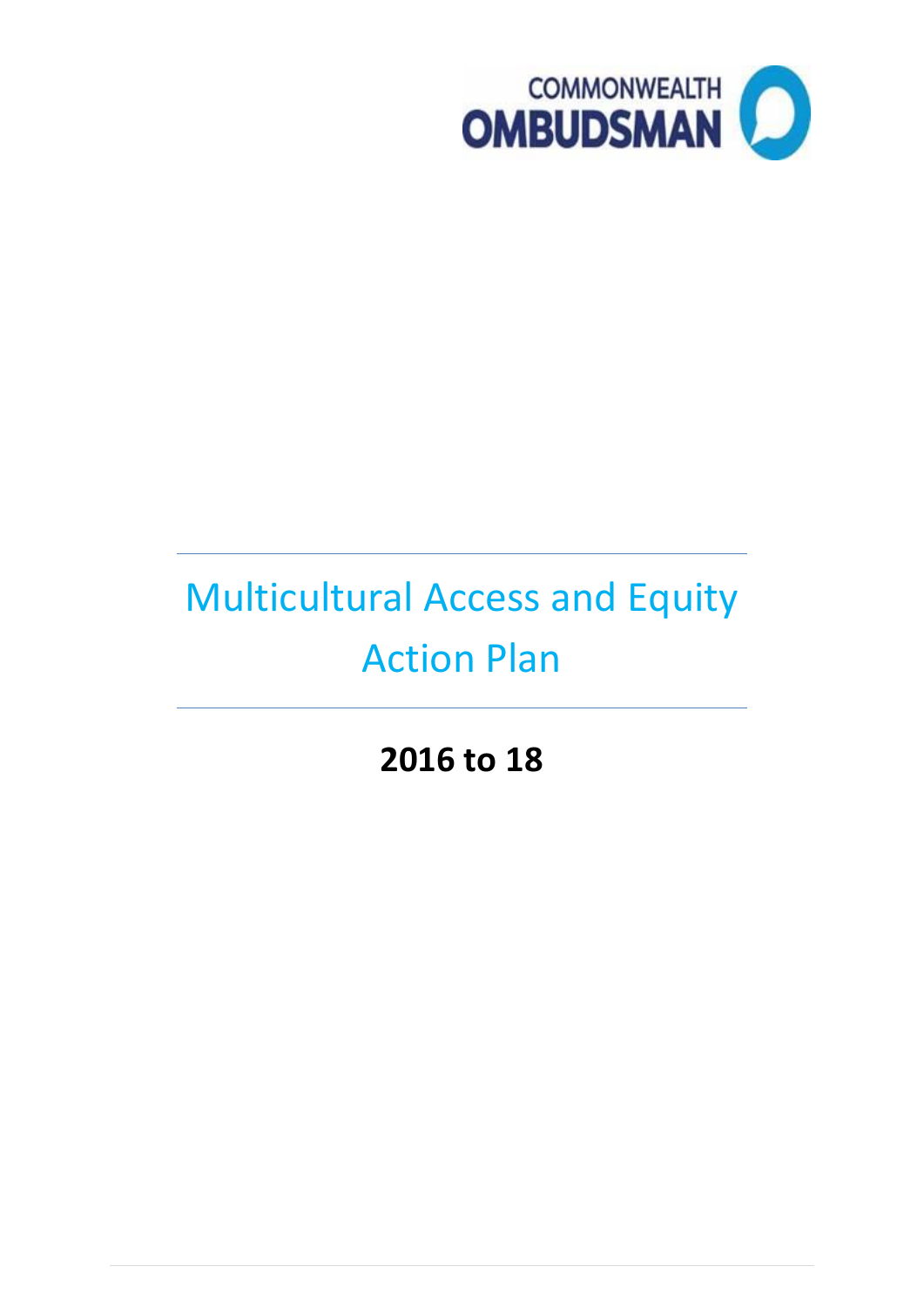#### **Our Office**

The planned outcome of the Office of the Commonwealth Ombudsman (the Office) is fair and accountable administrative action by Australian Government entities and prescribed private sector organisations, by investigating complaints, reviewing administrative action and statutory compliance inspections and reporting.

The purpose of the Office is to:

- provide *assurance* that the Australian Government entities and prescribed private sector organisations that the Office oversights, act with *integrity* and treat people fairly, and
- *influence* enduring systemic *improvement* in public administration in Australia and the region.

The Office safeguards the community in its dealings with Australian Government entities and *prescribed* private sector organisations that it oversights by:

- Conducting investigations into the administrative actions of Australian Government officials, agencies and their service providers upon receipt of complaints from individuals, groups or organisations. The role also includes investigating the actions of registered private providers of training for overseas students, VET student loan providers, registered private postal operators and private health insurers.
- On the Ombudsman's own initiative, conducting investigations into the administrative actions of Australian Government agencies, registered private providers of training for overseas students, VET student loan providers, registered private postal operators and private health insurance providers. These investigations often arise from insights gained through handling individual complaints and our other oversight responsibilities.
- Reporting to the Immigration Minister on the detention arrangements for people in immigration detention for two years or more (and on a six-monthly basis thereafter). The Immigration Ombudsman also oversights immigration detention facilities through a program of regular announced and unannounced visits to detention centres.
- assisting people to resolve complaints, and developing policies and principles for accountability.

Our work has the potential to affect all members of the Australian community including culturally and linguistically diverse (CALD) community members. This can be directly through our complaints services or indirectly through the recommendations we make for improvements in public administration and private industry practices, as well as the budgeting, finance, procurement and contracting decisions we make.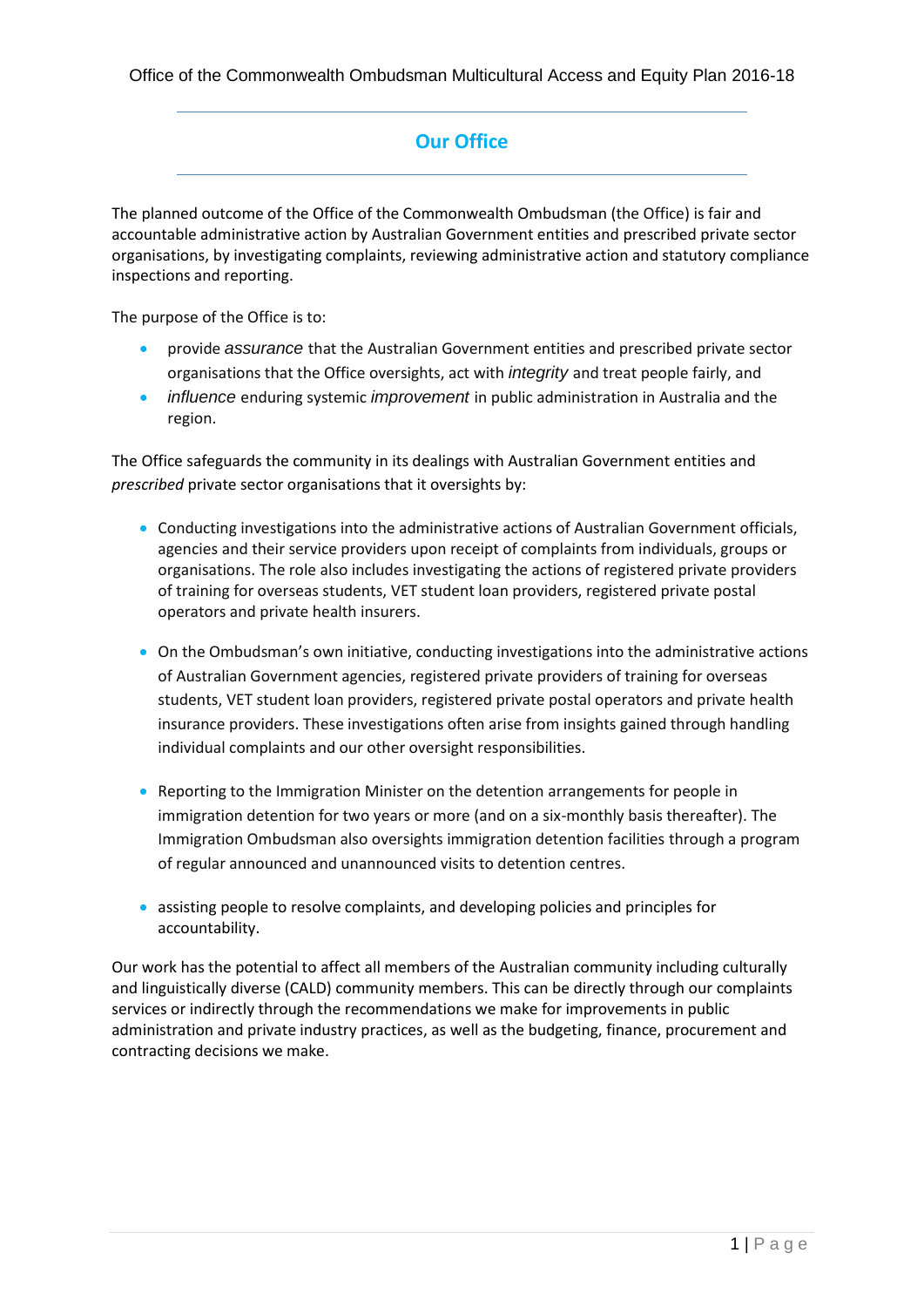#### *Our Multicultural Access and Equity Vision*

Our vision is to safeguard the community in its dealings with the Australian Government departments/agencies and prescribed private sector organisations that we oversight, including culturally and linguistically diverse (CALD) members of the community.

We aim to provide services that are accessible to and inclusive of all members of the community and incorporate cultural diversity principles into the way we work across our office.

# **OUR PLAN**



Our multicultural access and equity plan was developed by our Inclusion Committee (IC) in consultation with staff across the Office. The Deputy Ombudsman as the Chair of the IC has overall responsibility for overseeing the plan's implementation.

#### **Considerations**

A person's cultural background may be constituted not just by their country of birth and/or their main language spoken, but a range of other aspects including their ancestry, citizenship, ethnoreligiosity and faith.

# **The Australian Government Multicultural Access and Equity Policy**

*The Multicultural Access and Equity Policy is about ensuring that Australian Government programmes and services meet the needs of all Australians, regardless of their cultural and linguistic backgrounds.*

*The policy contains six commitments essential to the effective delivery of government programs and services in a multicultural society: leadership; engagement; performance; capability; responsiveness; and openness.*

*Australian Government departments and agencies are responsible for applying these commitments to their work so that Australians of all backgrounds have the opportunity to participate in, and contribute to, our society.*

*Access – means that barriers of culture and language should not impede the delivery of Australian Government programmes and services to those who are entitled to receive them.*

*Equity – means that Australian Government programmes and services should deliver outcomes for culturally and linguistically diverse Australians on par with those for other Australians.*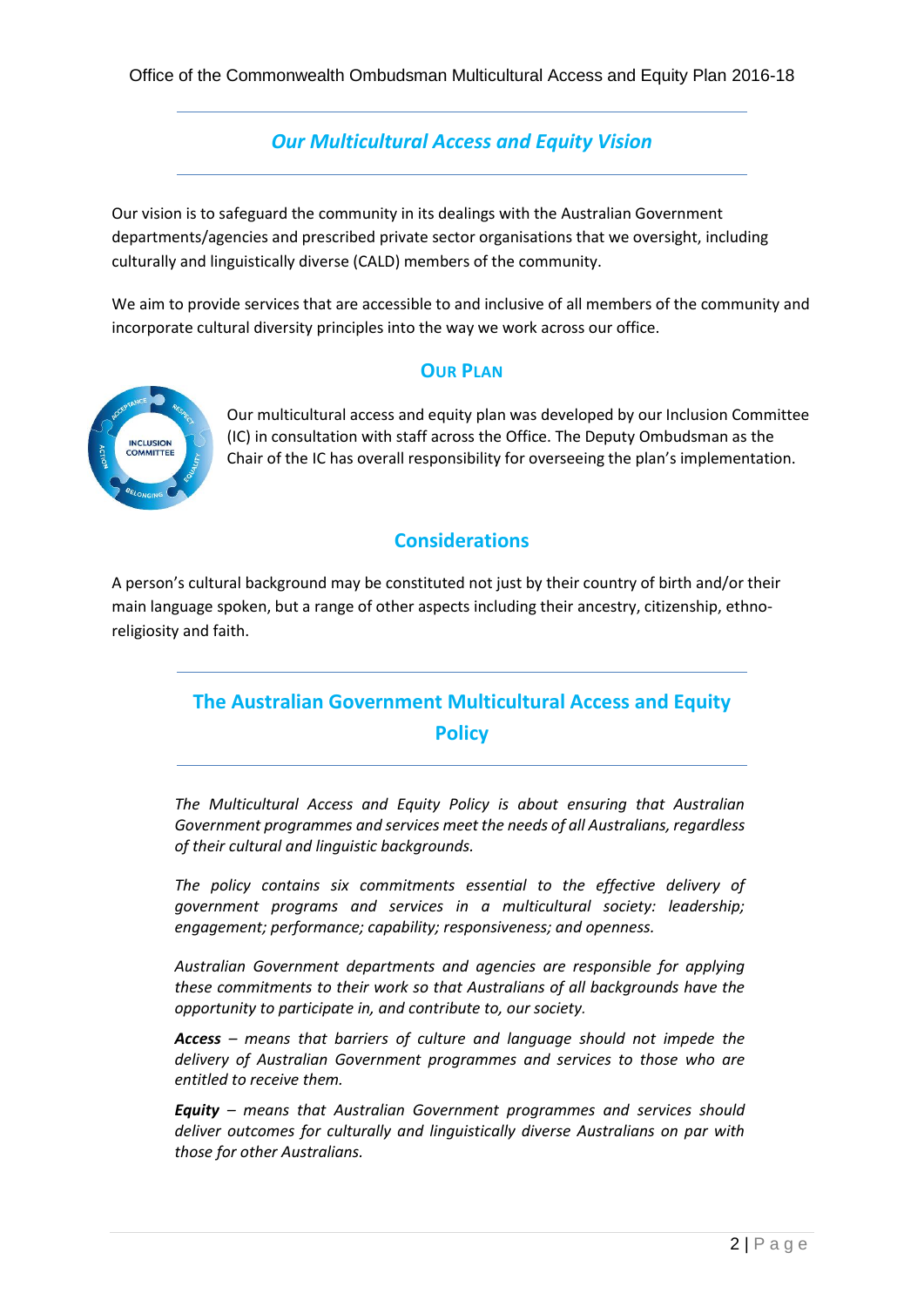Office of the Commonwealth Ombudsman Multicultural Access and Equity Plan 2016-18

## **Contents**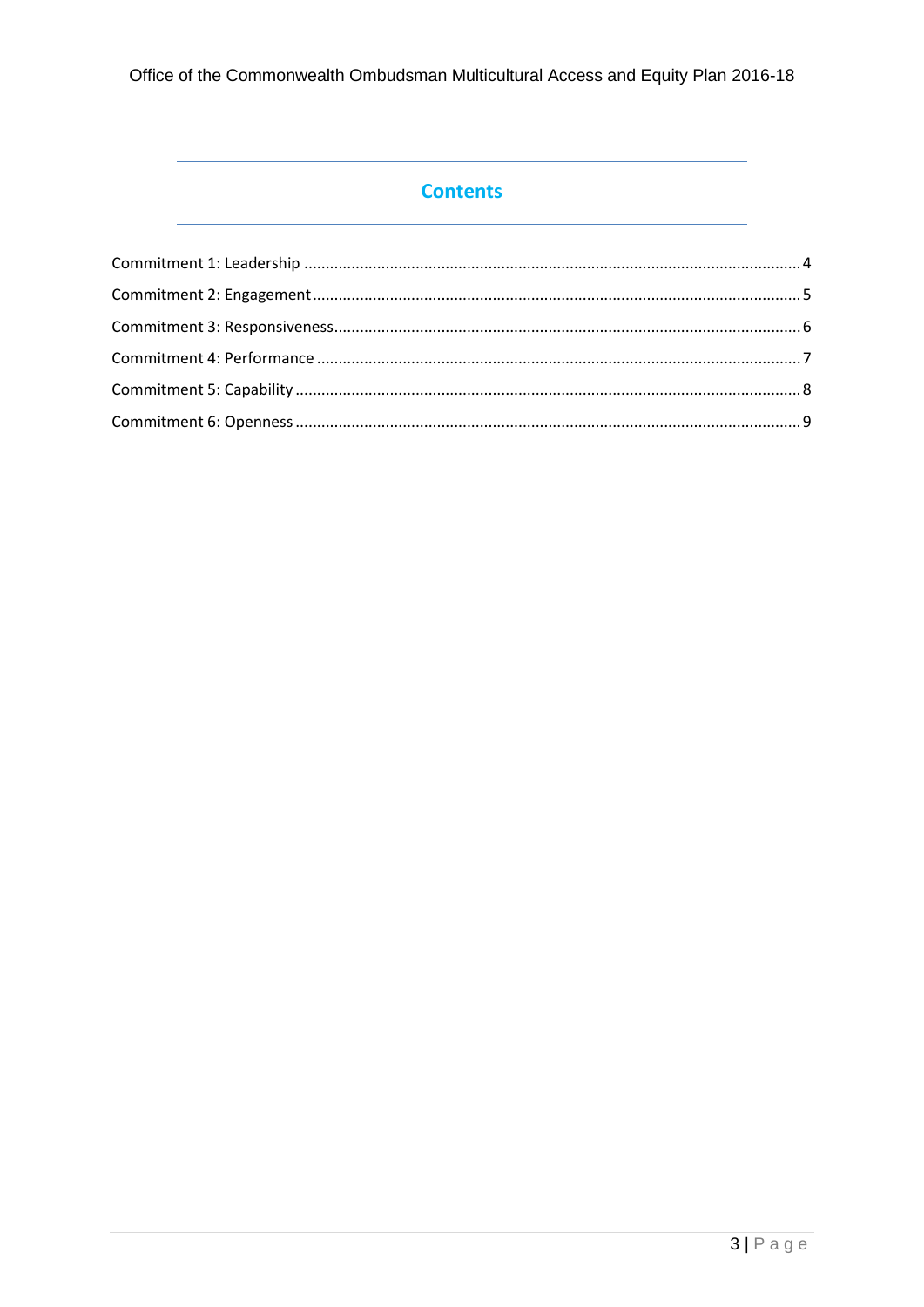## **Commitment 1: Leadership**

Demonstrate a commitment to multicultural access and equity and take responsibility for its implementation

<span id="page-4-1"></span><span id="page-4-0"></span>

| <b>Item</b> | <b>Action</b>                                                                                                                                                                                                                                                                                                                                                                                                                                                | <b>Timeline</b>                        | <b>Target</b>                                                                                                                                                                                                     |
|-------------|--------------------------------------------------------------------------------------------------------------------------------------------------------------------------------------------------------------------------------------------------------------------------------------------------------------------------------------------------------------------------------------------------------------------------------------------------------------|----------------------------------------|-------------------------------------------------------------------------------------------------------------------------------------------------------------------------------------------------------------------|
| 1.1         | Commit to multicultural access and equity goals and actions in an Office<br>Multicultural Access & Equity Plan.                                                                                                                                                                                                                                                                                                                                              | 30 September<br>2017                   | Plan published for the Office.                                                                                                                                                                                    |
| 1.2         | The Office's commitment to multicultural access and equity is evident in<br>key corporate documents such as corporate plans and client service<br>charters, by incorporating statements or guidance as appropriate.                                                                                                                                                                                                                                          | Ongoing as<br>documents are<br>updated | Key corporate documents (as agreed/approved<br>by SLG) link into the Office's commitment to<br>multicultural access and equity.                                                                                   |
| 1.3         | <b>Executive Accountability</b><br>Assign a Senior Executive Officer to be a dedicated point of leadership for<br>multicultural access and equity implementation.                                                                                                                                                                                                                                                                                            | Already in place -<br>ongoing          | Senior Executive Officer assigned for the entire<br>period.                                                                                                                                                       |
| 1.4         | Have an internal committee to monitor delivery of multicultural access and<br>equity activities and ensure the Office promotes awareness of and<br>adherence to access and equity principles to staff via: Harmony Day, the<br>Office's support of the AHRC's anti-racism campaign 'Racism. It Stops with<br>me', all staff meeting presentations; Inclusion Committee intranet page,<br>and cultural and Indigenous awareness training throughout the year. | Already in place -<br>Ongoing          | 70 per cent of actions listed in OCO<br>Multicultural Access & Equity Plan delivered and<br>a minimum of four<br>events/presentations/training programs are<br>conducted throughout the year (12 month<br>period) |
| 1.5         | Publish on the intranet an internal network of contact officers to help<br>identify and respond to multicultural access and equity concerns.                                                                                                                                                                                                                                                                                                                 | Ongoing                                | Agreement by IC members sought. Intranet<br>updated with agreed contact officers.                                                                                                                                 |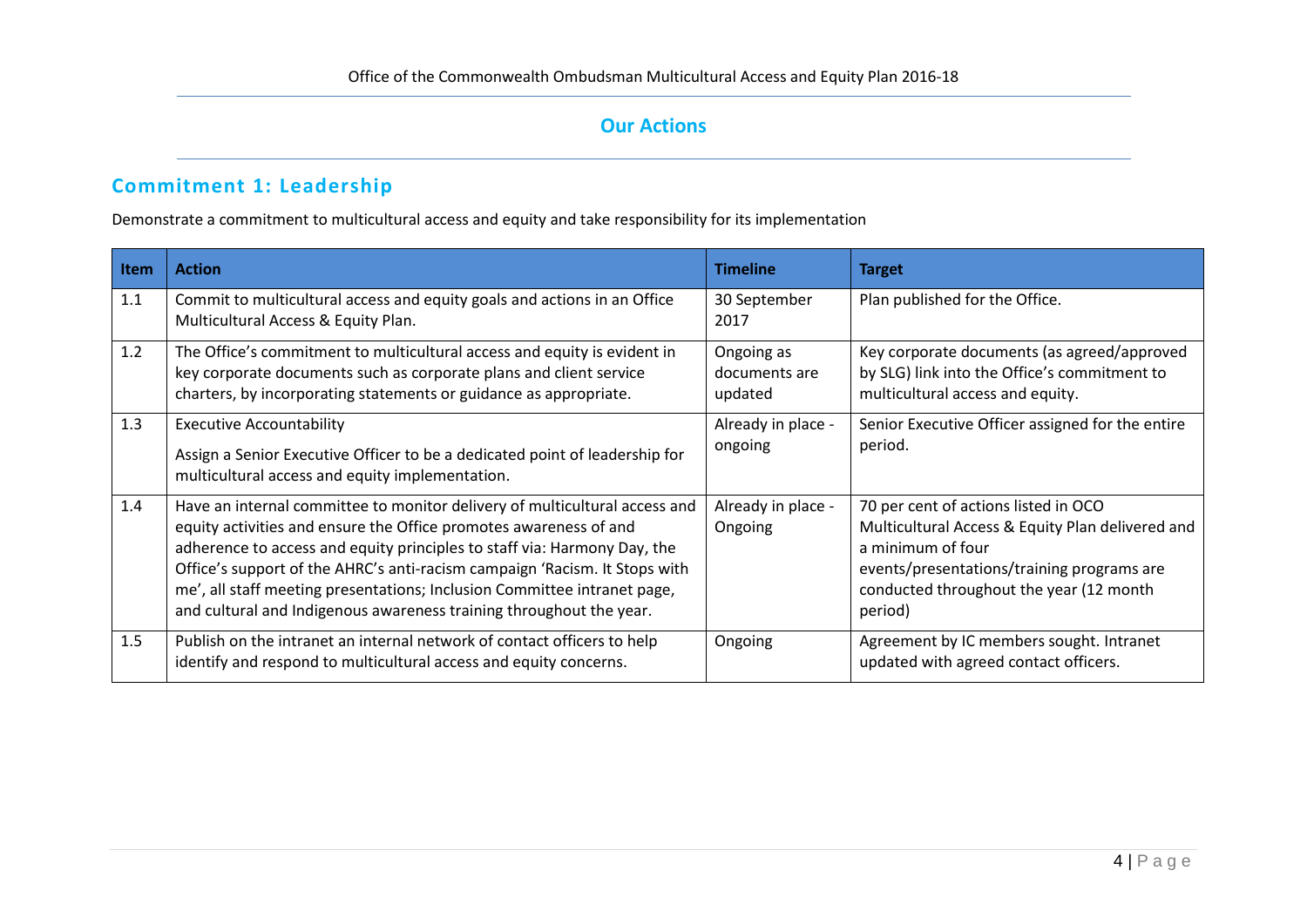## **Commitment 2: Engagement**

Identify and strategically engage with CALD clients, stakeholders and communities

<span id="page-5-0"></span>

| <b>Item</b> | <b>Action</b>                                                                                                                                                                                                                                                                      | <b>Timeline</b>   | <b>Target</b>                                                                                                                                                                   |
|-------------|------------------------------------------------------------------------------------------------------------------------------------------------------------------------------------------------------------------------------------------------------------------------------------|-------------------|---------------------------------------------------------------------------------------------------------------------------------------------------------------------------------|
| 2.1         | Provide staff with guidelines about when and how to use translating and<br>interpreting services (TIS).                                                                                                                                                                            | Ongoing           | Staff are aware of the guidance documents<br>and policies published by the Office.                                                                                              |
|             |                                                                                                                                                                                                                                                                                    |                   | Intranet documents are reviewed annually.                                                                                                                                       |
|             |                                                                                                                                                                                                                                                                                    |                   | TIS training opportunities are provided<br>annually.                                                                                                                            |
| 2.2         | Have a priority language list that defines the languages to be selected<br>when translating information products.                                                                                                                                                                  | December 2017     | Priority language list for the Office is reviewed<br>annually.                                                                                                                  |
|             | Ensure main communication products are translated into those languages<br>using easy English.                                                                                                                                                                                      |                   | Documents published in other languages<br>reviewed annually to ensure currency and<br>availability.                                                                             |
| 2.3         | Consult multicultural communities about: the Office's draft<br>communication materials and intended communications methods; and<br>their experience engaging with our Office. Maintain, or have access to, a<br>forum to engage with representatives of multicultural communities. | <b>March 2018</b> | Publish information and a common set of<br>guidelines and templates for communicating<br>and engaging with CALD communities on the<br>Office's intranet that include the use of |
|             | Refer to existing consultation undertaken by Office and/or approach<br>FECCA to engage with CALD communities to gather feedback on our<br>services.                                                                                                                                |                   | multicultural media.                                                                                                                                                            |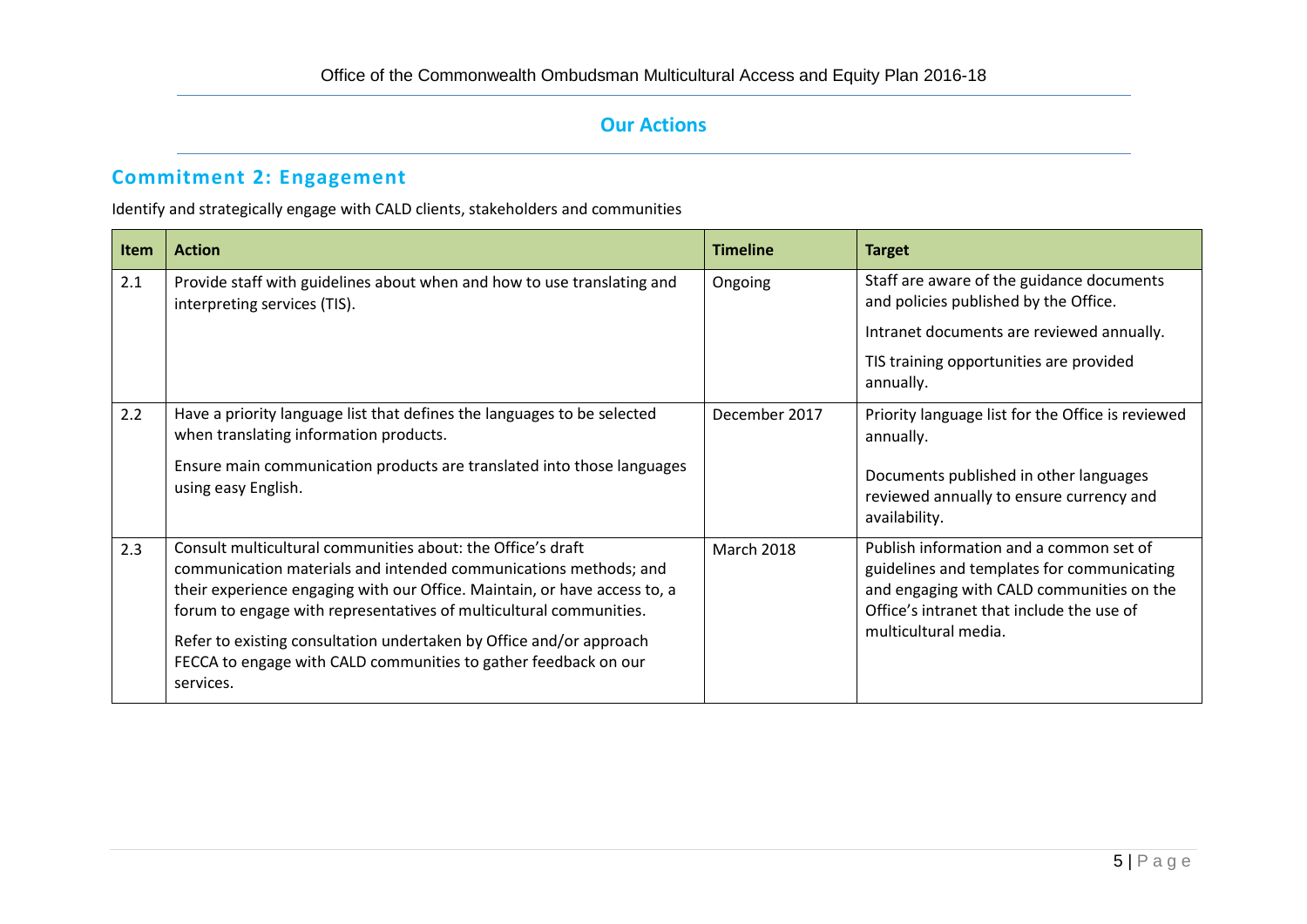#### **Commitment 3: Responsiveness**

Strategies are in place to ensure that policies, programs, community interactions and service delivery (whether in-house or outsourced) are responsive to CALD Australians

<span id="page-6-0"></span>

| <b>Item</b> | <b>Action</b>                                                                                                                                                                                                                                                                                                                                                                                                                                                        | <b>Timeline</b>       | <b>Target</b>                                                                                                                                                              |
|-------------|----------------------------------------------------------------------------------------------------------------------------------------------------------------------------------------------------------------------------------------------------------------------------------------------------------------------------------------------------------------------------------------------------------------------------------------------------------------------|-----------------------|----------------------------------------------------------------------------------------------------------------------------------------------------------------------------|
| 3.1         | Budgeting considerations (procurement activities and/or<br>partnership/contract/grant agreements) by the Office to incorporate costs<br>associated with language services.<br>Internal templates (for example outreach, budgeting engagement), to<br>include clauses specifying multicultural access and equity accountabilities,<br>such as the provision of appropriate translating and interpreting services<br>and the collection of CALD data and equity costs. | Dec 2017              | Update relevant costing/budgeting templates to<br>incorporate access and equity costs<br>considerations.                                                                   |
| 3.2         | Include multicultural access and equity considerations in any whole-of-<br>government standards or guides (for example, complaint handling guides)<br>published by the Office.                                                                                                                                                                                                                                                                                       | Dec 2017 -<br>ongoing | Update project plan template to note that any<br>whole-of-government standards or guides being<br>produced must include multicultural access and<br>equity considerations. |
| 3.3         | Include representatives from diverse communities on advisory bodies,<br>reference groups and working groups (i.e. Commonwealth Complaint<br>Handling Forum).                                                                                                                                                                                                                                                                                                         | Ongoing               | Invite FECCA to join any advisory groups we<br>establish/lead.                                                                                                             |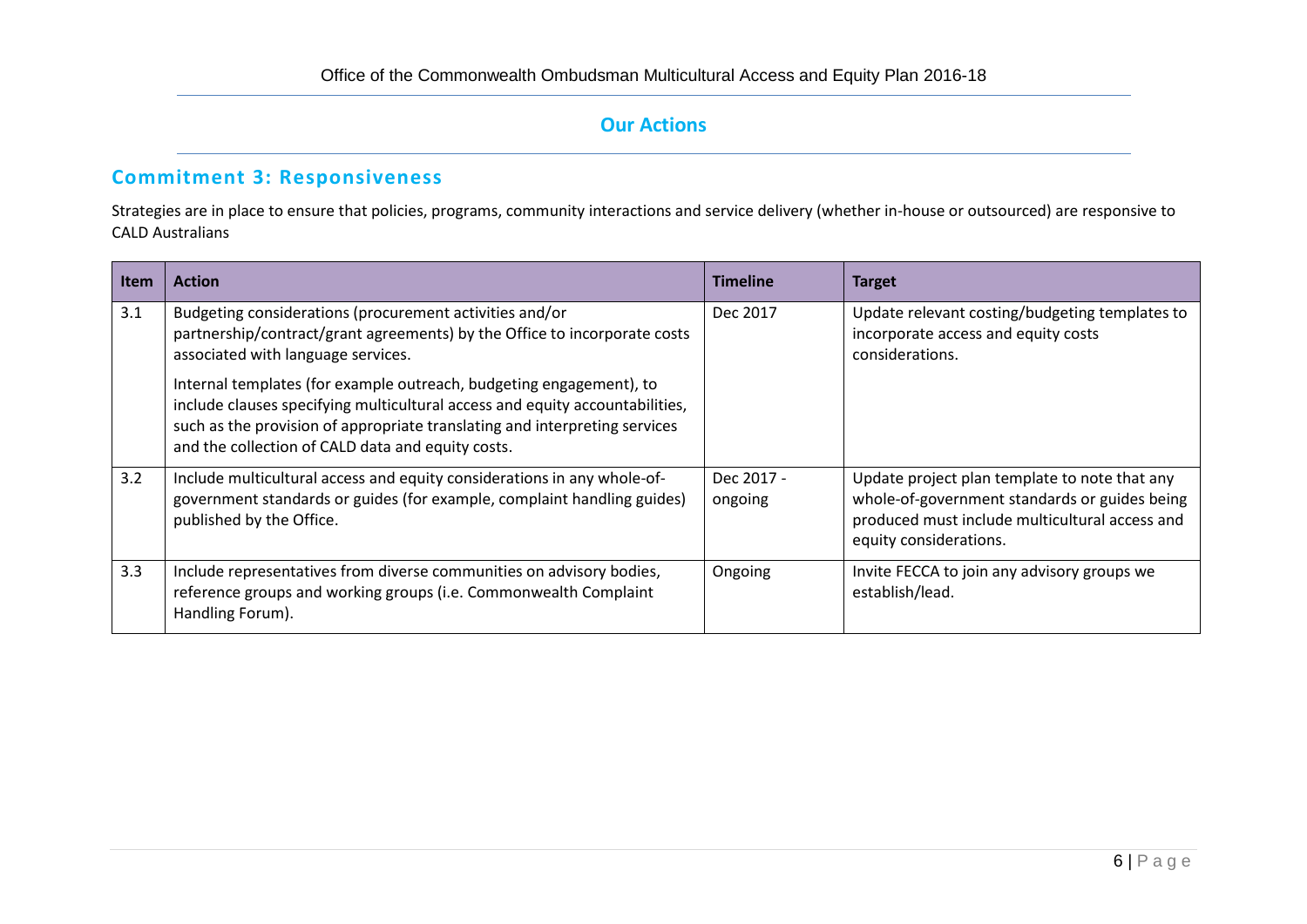#### **Commitment 4: Performance**

Strong and clear mechanisms are in place to measure multicultural access and equity performance

<span id="page-7-0"></span>

| <b>Item</b> | <b>Action</b>                                                                                                                                                                                                                                                                                                        | <b>Timeline</b>   | <b>Target</b>                                                                                                                         |
|-------------|----------------------------------------------------------------------------------------------------------------------------------------------------------------------------------------------------------------------------------------------------------------------------------------------------------------------|-------------------|---------------------------------------------------------------------------------------------------------------------------------------|
| 4.1         | Develop feedback mechanisms that allow clients with CALD backgrounds,<br>including those with limited or no English language skills, to provide their<br>views on policies, programs and services. Refer also to commitment 6.4.                                                                                     | April 2018        | Increased data regarding CALD community<br>feedback on the Office's performance.                                                      |
| 4.2         | Conduct annual analysis of CALD statistics (staff and complainants so far as<br>available) to inform the Office's strategy to continuously improve on how it<br>manages its operations and ensure that CALD communities are<br>appropriately considered in the implementation of any new functions of<br>the Office. | June 2018         | Regular reporting to the SLG and IC for<br>consideration and discussion.                                                              |
| 4.3         | Internal recognition of strong multicultural access and equity performance.                                                                                                                                                                                                                                          | December 2018     | Recognition/update of good practice/s re<br>multicultural access and equity at a minimum of<br>one all-staff meeting during the year. |
| 4.4         | Update templates relevant to when the Office commissions research (for<br>example, surveys), to ensure that data collected can be disaggregated by<br>cultural and linguistic diversity.                                                                                                                             | <b>March 2018</b> | Increased CALD data for the Office.                                                                                                   |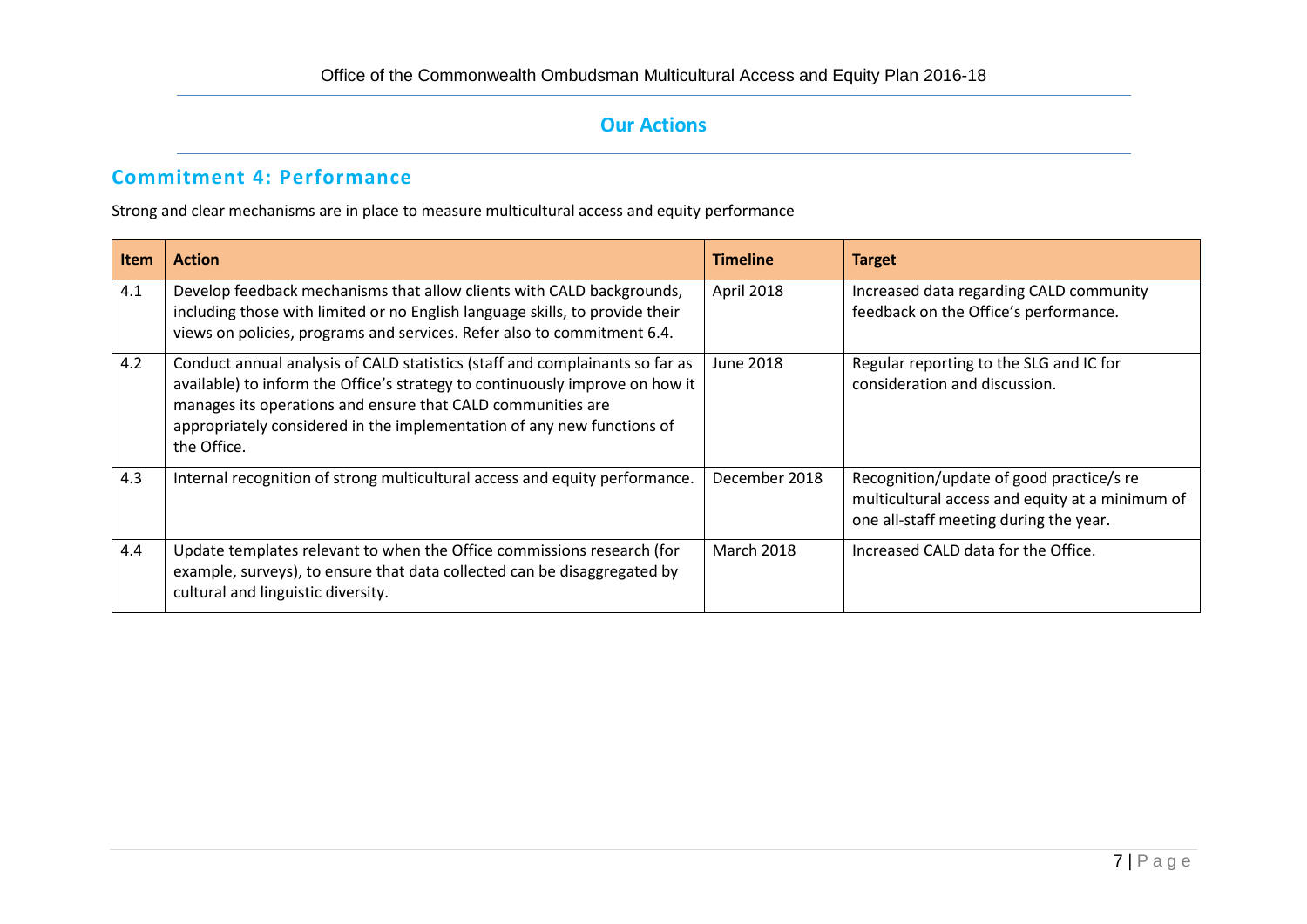## **Commitment 5: Capability**

Understand, and have the capacity to respond to, the cultural and linguistic diversity of Australia's population

<span id="page-8-0"></span>

| Item | <b>Action</b>                                                                                                                                                                                                         | <b>Timeline</b>  | <b>Target</b>                                                                                                                                                                                                                                     |
|------|-----------------------------------------------------------------------------------------------------------------------------------------------------------------------------------------------------------------------|------------------|---------------------------------------------------------------------------------------------------------------------------------------------------------------------------------------------------------------------------------------------------|
| 5.1  | Review what data the Office currently collects on the cultural and linguistic<br>diversity of our clients and determine whether this is sufficient. Initiate<br>Business Improvement Analysis if determined required. | <b>July 2018</b> | Business analysis conducted.<br><b>Stage 1</b> – internal review conducted.<br><b>Stage 2</b> – pending outcome of Stage 1, initiate<br>project with subject matter expert.                                                                       |
| 5.2  | Review relevant policies to determine whether changes can be made to<br>increase the recruitment and retention of staff from CALD backgrounds.                                                                        | June 2018        | Recruitment policy updated.                                                                                                                                                                                                                       |
| 5.3  | Provide opportunities for staff to undertake cultural diversity awareness<br>training.                                                                                                                                | Ongoing          | Promote the training available on LearnHub to<br>staff at least twice a year.<br>Following a review of the Office's needs,<br>determine whether or not cultural diversity<br>training other than LearnHub is made available<br>to staff annually. |
| 5.4  | Maintain a register of staff diversity and personal language skills.                                                                                                                                                  | <b>July 2018</b> | Report on diversity data we currently collect and<br>expand as agreed by SLG.                                                                                                                                                                     |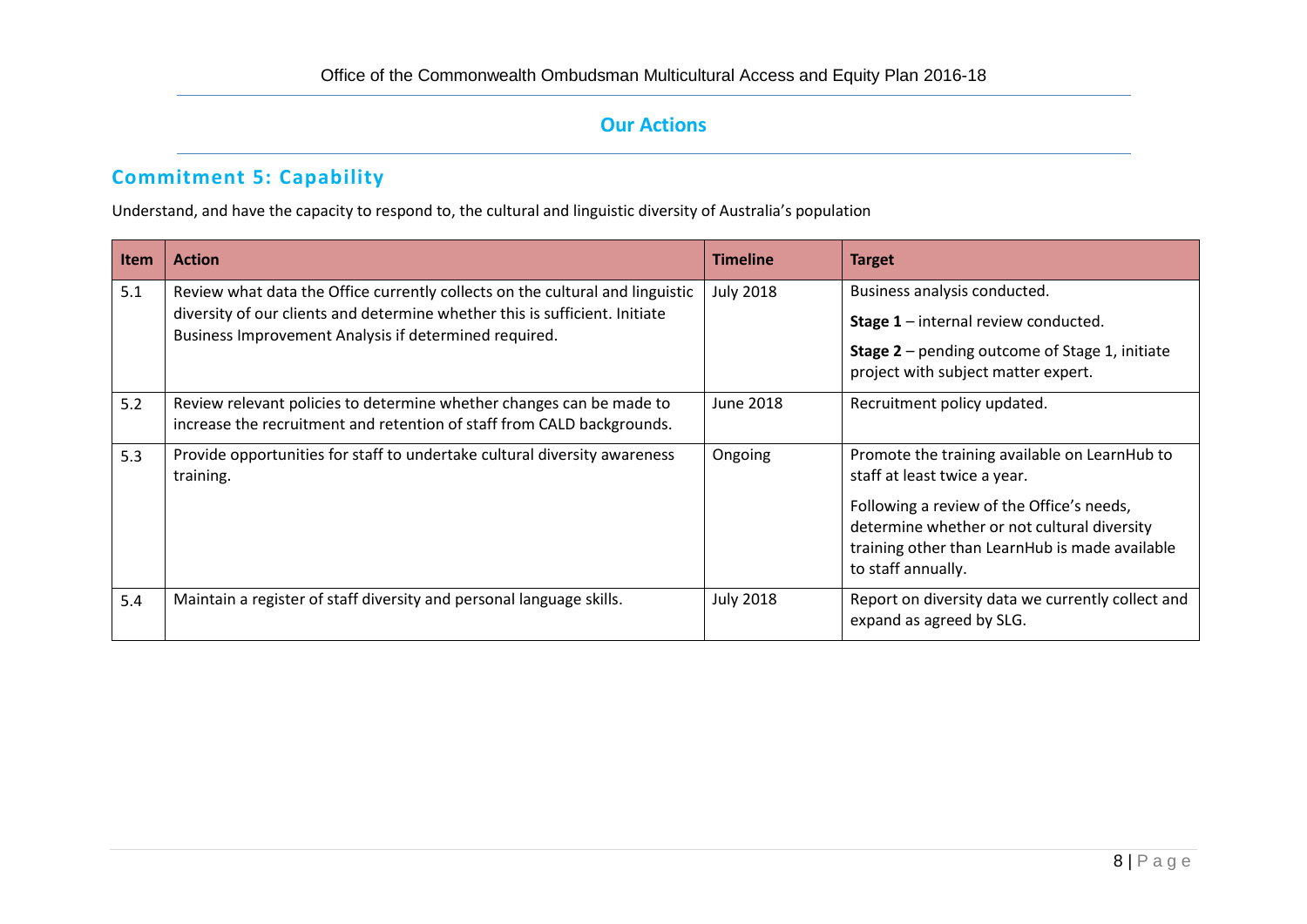# **Commitment 6: Openness**

Be transparent in the implementation of multicultural access and equity

| Item | <b>Action</b>                                                                                                                                                                                                                                                                                                                                                                                                               | <b>Timeline</b>             | <b>Target</b>                                                                                                                                                                                    |
|------|-----------------------------------------------------------------------------------------------------------------------------------------------------------------------------------------------------------------------------------------------------------------------------------------------------------------------------------------------------------------------------------------------------------------------------|-----------------------------|--------------------------------------------------------------------------------------------------------------------------------------------------------------------------------------------------|
| 6.1  | Publish this Plan on the Office's intranet and internet. Report on<br>performance against the Plan to the SLG and publish outcomes on the<br>intranet and the Office's relevant annual reports.                                                                                                                                                                                                                             | August 2018                 | Intranet updated with Office's Multicultural<br>Access and Equity Plan and updates on the<br>Office's commitment to multicultural access and<br>equity published in the Office's annual reports. |
| 6.2  | Report to DSS on the status of the Office's Multicultural Access and Equity<br>Plan.                                                                                                                                                                                                                                                                                                                                        | September 2018              | Annually                                                                                                                                                                                         |
| 6.3  | Share strategies proven to remove barriers to access and equity with other<br>agencies.                                                                                                                                                                                                                                                                                                                                     | As DSS arranges<br>meetings | IC member/s to participate in DSS-led<br>Multicultural Access and Equity Interagency<br>Support Group.                                                                                           |
| 6.4  | Seek feedback from CALD clients (directly or via FECCA) regarding the<br>access and equity capability of the Office. Promote lessons learnt and<br>opportunities to improve on the Office's intranet and at all-staff forums.<br>Develop a standard measurable stakeholder feedback form/survey that is<br>to be used across the Office and feedback consolidated to provide a<br>holistic view on the Office's capability. | December 2018               | Continued improvement in the Office's<br>accessibility and capability to<br>engage/communicate with CALD communities.                                                                            |